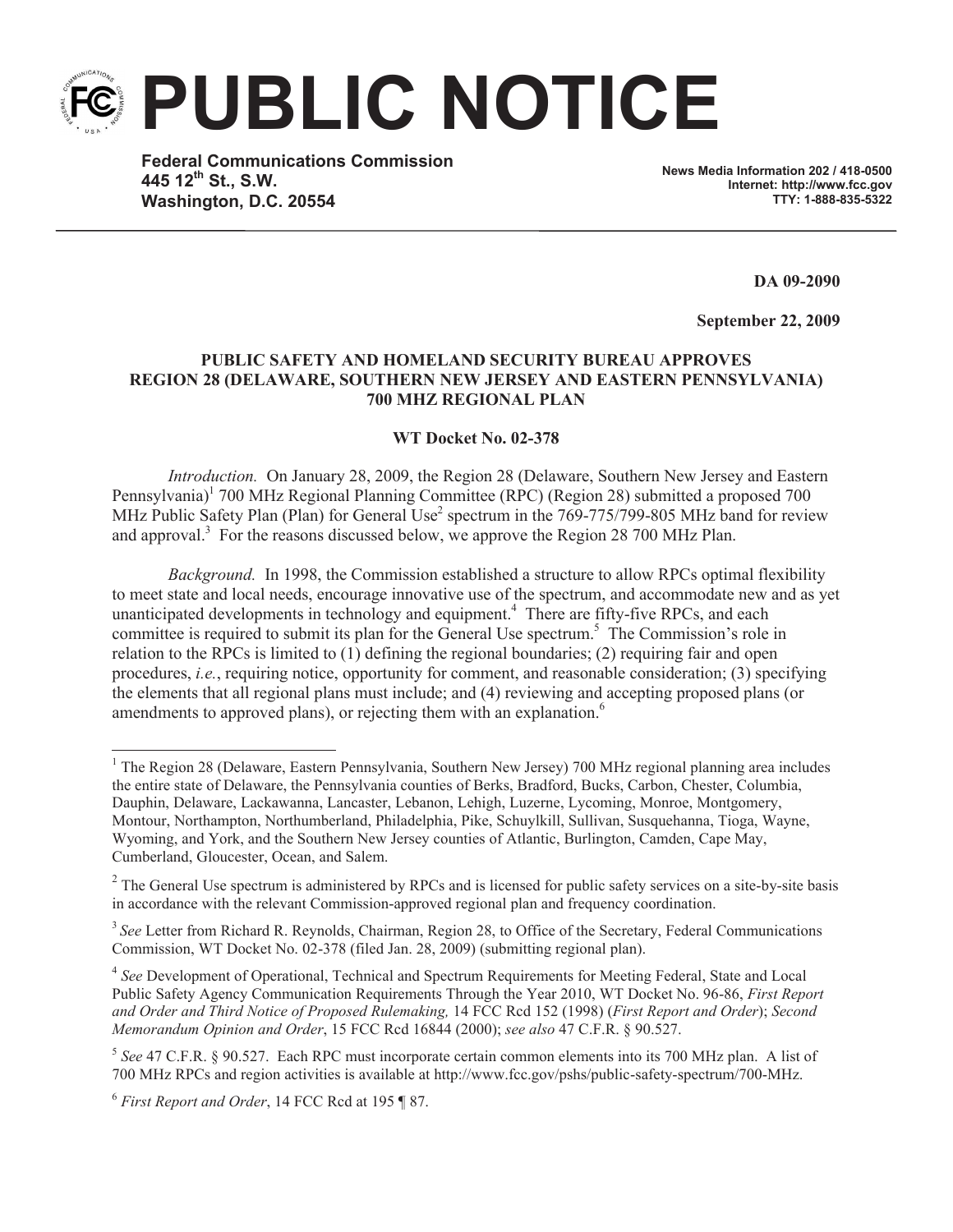On July 31, 2007, the Commission adopted a *Second Report and Order* revising the rules governing wireless licenses in the 700 MHz band.<sup>7</sup> The Commission adopted a plan for the 700 MHz band to establish a nationwide, interoperable public safety broadband communications network for the benefit of state and local public safety users. The Commission designated the lower half of the 700 MHz public safety band for broadband communications (763-768/793-798 MHz) and consolidated existing narrowband allocations in the upper half of the public safety 700 MHz band (769-775/799-805 MHz).

*Plan Requirements.* Each RPC is required to submit its plan for the assignment of licenses for General Use spectrum.<sup>8</sup> Each regional plan must contain certain elements<sup>9</sup> and must be coordinated with adjacent regions.<sup>10</sup> RPCs are expected to ensure that their committees are representative of all public safety entities in their regions by providing adequate notice of all meetings, opportunity for comment, and reasonable consideration of views expressed. Plans must include an explanation of how all eligible entities within the region were given such notice.<sup>11</sup> Plans should list the steps undertaken to encourage and accommodate all eligible entities to participate in the planning process, such as holding meetings in various parts of the region. In addition, a regional plan should describe outreach efforts made to tribal governments.<sup>12</sup>

Regional plans may differ in approaches to spectrum planning and management. In particular, some plans may make specific assignments to eligible public safety entities, while others may establish an allotment pool approach based on political boundaries such as counties.<sup>13</sup> However, all 700 MHz plans submitted for review and approval must sufficiently address each of the common elements in the Commission's regional plan requirements.<sup>14</sup> RPCs also are encouraged to consider utilizing the guidelines developed by the Public Safety National Coordination Committee (NCC).<sup>15</sup>

<sup>10</sup> *See* 47 C.F.R. § 90.527; *see also First Report and Order*, 14 FCC Rcd at 190-96 ¶¶ 77-89.

<sup>11</sup> *See First Report and Order*, 14 FCC Rcd at 193-94 ¶ 84. The Commission directed RPCs to promptly adopt operating procedures that "ensure that all entities will be given reasonable notice of all committee meetings and deliberations." *Id.* at 195 ¶ 86.

<sup>12</sup> *Id.* at 193-94 ¶ 84.

<sup>14</sup> *See* 47 C.F.R. § 90.527.

<sup>&</sup>lt;sup>7</sup> Implementing a Nationwide, Broadband, Interoperable Public Safety Network in the 700 MHz Band; Development of Operational, Technical and Spectrum Requirements for Meeting Federal, State and Local Public Safety Communications Requirements Through the Year 2010, PS Docket No. 06-229, WT Docket No. 96-86, *Second Report and Order*, 22 FCC Rcd 15289 (2007) (*Second Report and Order*).

<sup>&</sup>lt;sup>8</sup> See 47 C.F.R. §§ 90.527, 90.531. The 700 MHz public safety band plan contains 24 MHz of spectrum for public safety services at 763-775 MHz and 793-805 MHz, and the narrowband allocation is divided into several segments by designated purpose: General Use, Interoperability, Secondary Trunking, State License, Low Power and Reserve channels.

<sup>9</sup> *See* 47 C.F.R. § 90.527; *see also First Report and Order*, 14 FCC Rcd at 193-94 ¶ 84.

<sup>&</sup>lt;sup>13</sup> *See* Plan, Appendix G – Channel Allotments by Geographic Area at 108-119. Region 28 utilizes the Computer Assisted Pre-coordination Resource and Database System (CAPRAD), a spectrum management tool provided by National Institute of Justice, National Law Enforcement and Corrections Technology Center. Access to the CAPRAD system is available at http://caprad.nlectc.du.edu.

<sup>&</sup>lt;sup>15</sup> The NCC was a federal advisory committee established by the Commission in 1999 to address and advise the Commission on operational and technical parameters for use of the 700 MHz public safety band. In addition, the NCC was tasked with providing voluntary assistance in the development of coordinated regional plans, and developed a *Regional Planning Guidebook.* Following the sunset of the NCC's charter on July 25, 2003, the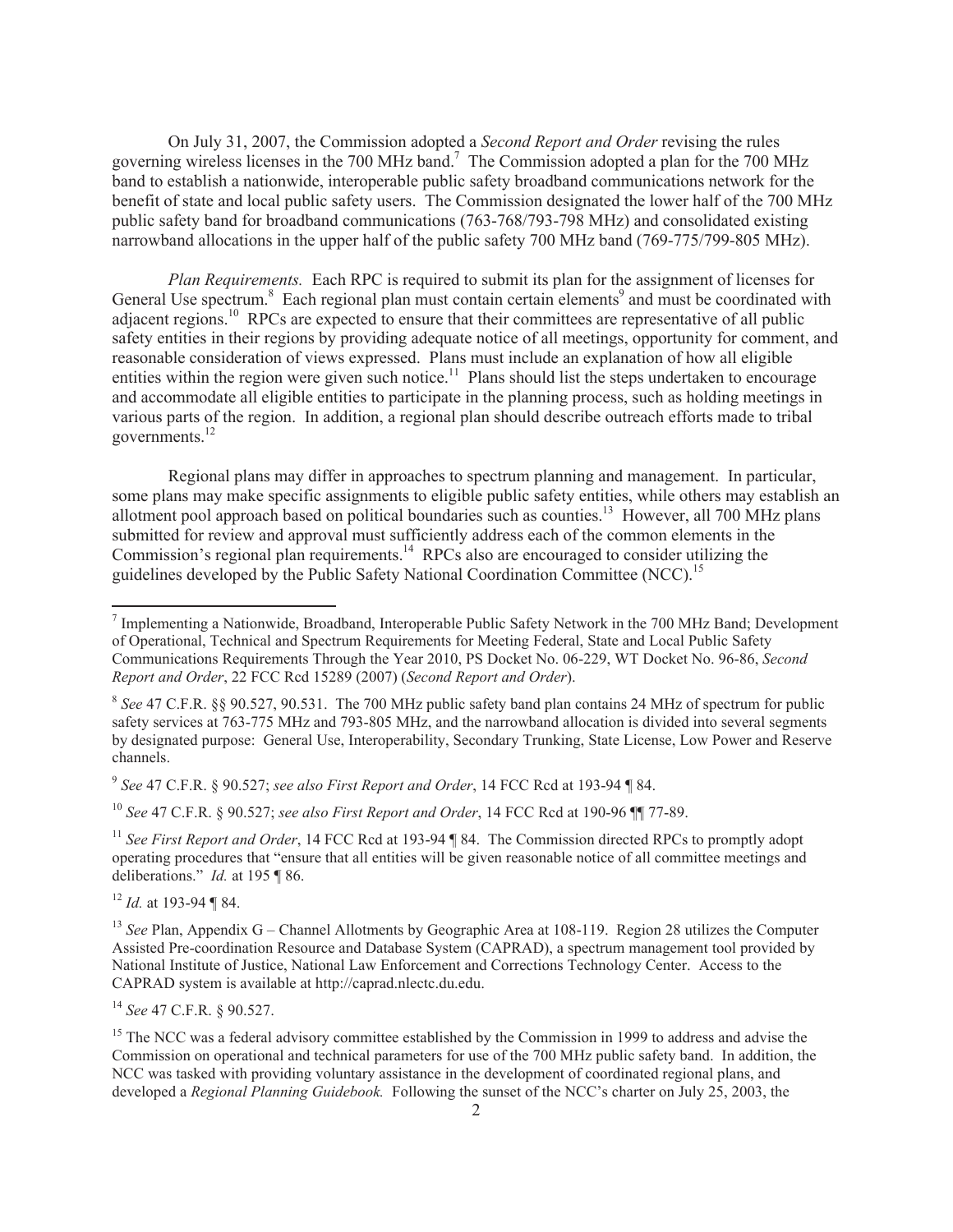*Review of the Region 28 700 MHz Plan*. Region 28 convened its first meeting on June 24, 2004,<sup>16</sup> in which it elected its chairman and other committee officers and formed three subcommittees, including: Regulatory, Operations and Technical Subcommittees.<sup>17</sup> The Plan includes By-laws,<sup>18</sup> a detailed membership list,<sup>19</sup> and meeting minutes.<sup>20</sup> The Plan describes the procedures for requesting spectrum allotments, $\frac{1}{2}$ <sup>1</sup> details the application review and scoring process,<sup>22</sup> and outlines system design and efficiency requirements.<sup>23</sup> Region 28 notes that the relevant State Interoperability Executive Committee (SIEC) in each state exercises control over the SIEC designated interoperability channels.<sup>24</sup> In addition, the Plan provides guidelines for use of low power channels,<sup>25</sup> and addresses the initial use of the  $CAPRAD$  system.<sup>26</sup> The Region 28 Chair has certified that all planning meetings were open to the public, pursuant to 47 C.F.R.  $\frac{6}{90.531(a)(8)^{27}}$ 

The Region 28 Plan pre-allocates the consolidated narrowband General Use spectrum by county.<sup>28</sup> The Plan was coordinated with all five adjacent regions to Region 28, including: Region 8 (New York Metropolitan Area), Region 20 (District of Columbia, Maryland and Northern Virginia), Region 30 (New York-Albany), Region 36 (Western Pennsylvania), and Region 55 (New York-Buffalo). $^{29}$ 

National Public Safety Telecommunications Council (NPSTC) agreed to continue to provide assistance to regional planners. A copy of the 700 MHz Regional Planning Guidebook is available at the NPSTC website at http://www.npstc.org/nccsubcom.jsp.

<sup>16</sup> *See* Plan, Appendix D – Meeting Notices and Related Documentation at 71.

<sup>17</sup> *See* Plan, Section 1.4 – Composition and Role of Committees at 2.

<sup>18</sup> *See* Plan, Appendix A – Bylaws of Region 28 at 59-63.

<sup>19</sup> *See* Plan, Appendix B – Region 28 Member List and Contact Information at 64-68.

<sup>20</sup> *See* Plan, Appendix D – Meeting Notices and Related Documentation at 71-100.

<sup>21</sup> *See* Plan, Section 3.2 – Application Requirements at 8-9 (application content summary).

<sup>22</sup> *See* Plan Section 3.3 – Application Scoring and Review Chart at 10-25; *see also* Plan, Section 3.4 – Overview of Technical Review Process at 26.

<sup>23</sup> *See* Plan, Section 6.0 – System Design/Efficiency Requirements at 49-52. *See also* Plan, Section 3.10 – How Region 28 Maximized Spectrum at 31-32 (the Technical Committee will assign channels based on the applicant's proposed technology).

<sup>24</sup> *See* Plan Section 7.0 – Interoperability Channels at 53-54 (planning area covers all or portions of three states: Delaware, Southern New Jersey and Eastern Pennsylvania).

<sup>25</sup> *See* Plan, Section 3.11 – Low Power Channels at 32-33 (low power interoperability frequencies are limited to transmissions with effective radiated power (ERP) of no more than two (2) watts).

<sup>26</sup> See Plan, Section 8.0 – Future Planning at 55 (Region 28 initial CAPRAD allotments will be known as "Window" One." Channels identified in this plan will be available to applicants operating in the geographic areas listed in Plan, Appendix G, for a period of three years following Bureau plan approval). *See also* Plan, Section 3.10 – How Region 28 Maximized Spectrum at 31-32 (the Technical Committee will assign channels based on the applicant's proposed technology).

<sup>27</sup> *See* Plan, Section 9 – Certification at 57 (signed Jan. 27, 2009).

<sup>28</sup> *See* Plan, Appendix G – Channel Allotments by Geographic Area at 108-119.

<sup>29</sup> *See* Plan, Section 5 – Coordination with Adjacent Regions at 42-48 (signed letters of concurrence).